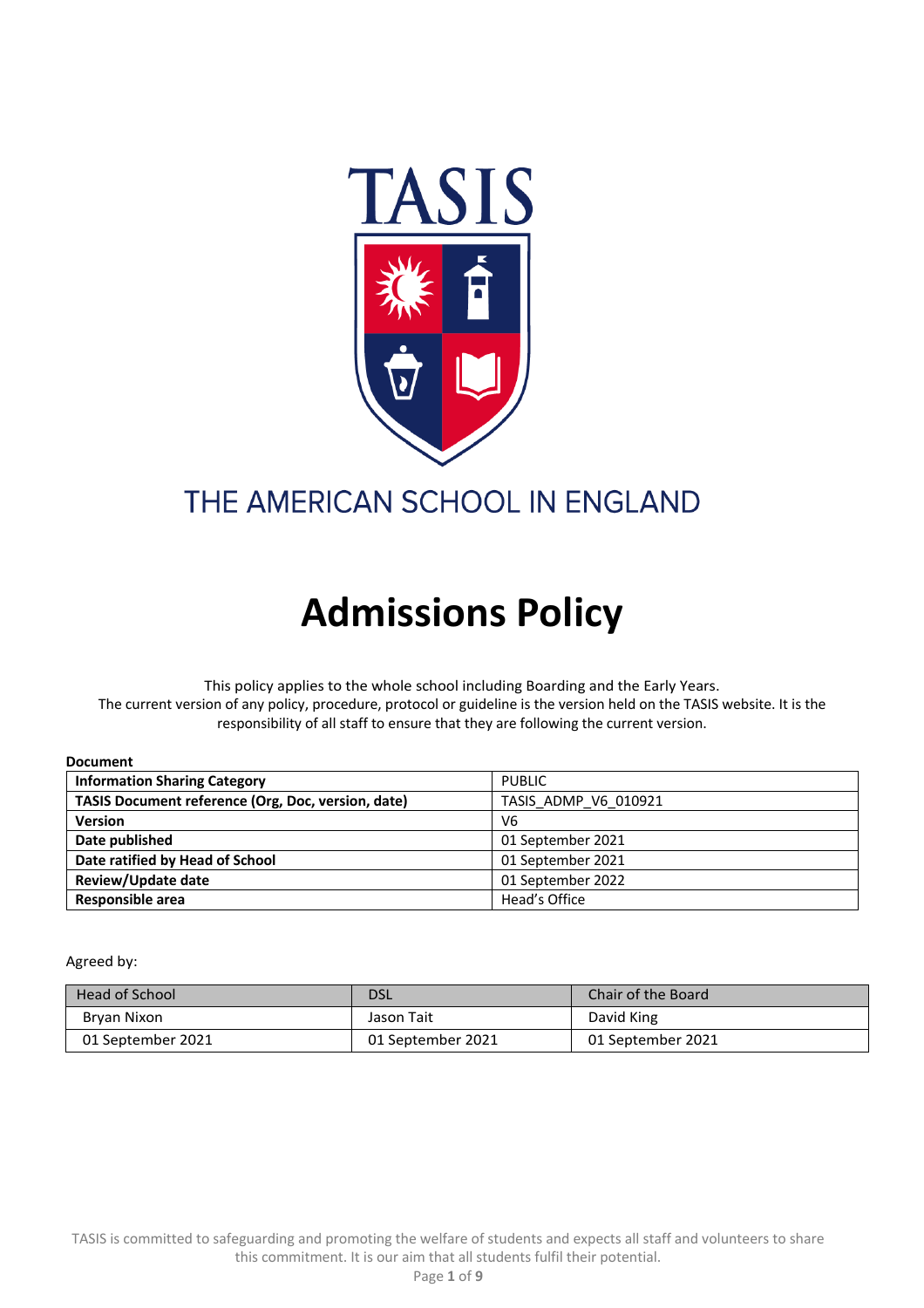#### **1. Introduction**

- 1.1. For purposes of this document, the term "Board of Directors" is deemed to have the same meaning as "Proprietor" in accordance with the ISSR and is used interchangeably.
- 1.2. Legal Status:
	- a. Complies with Part 6, paragraph 32 (3)(a) of the Education (Independent School Standards) Regulations 2014;
	- b. Part 3 of the Students and Families Act 2014
	- c. The SEN Disability Code of Practice, 0-25 years 2014 (SEND Code 2015)

#### 1.3. Other relevant documents:

- a. Single Equalities Policy
- b. Special Educational Needs and Disability Act (SENDA)
- c. Attendance Policy
- d. School Prospectus
- e. English-as-an-Additional Language (EAL) Policy
- f. Accessibility Plan
- 1.4. TASIS is an international school offering an American curriculum, including a wide range of Advanced Placement (AP) courses, and both the American High School and International Baccalaureate (IB) Programme diplomas.
- 1.5. Our students represent more than 50 nationalities and are enrolled in classes from Early Years through Grade 13. The School has a flexible, rolling admissions policy and welcomes applications for students aged 3 to 18 all year round.
- 1.6. The School understands that families with more than one child will want their students at the same school and we do our very best to accommodate this.
- 1.7. The Admissions Office welcomes visitors throughout the year. Please call the School to arrange for a personal "Visit" and to learn more about TASIS England and our confident, well rounded, and high-achieving students.

#### **2. Aims and Objectives**

- 2.1. We seek to be an inclusive school that embraces diversity, welcoming students from all backgrounds. TASIS England does not discriminate in any way regarding entry.
- 2.2. All applications will be treated individually on merit, and in a sensitive manner to ensure the School can adequately meet the educational needs of prospective students and that the applying family are satisfied that it is the correct school for their child.
- 2.3. For more details, please see the School Prospectus, Term Dates, Fees, Website, and Enrollment Contract.
- 2.4. The School has Assessment Procedures applicable for older students seeking to join the School to assess a child's current level of learning.

#### **3. Registering Your Child**

- 3.1. TASIS England is registered to provide education and care for students aged 3 to 18 years.
- 3.2. To register, a parent completes the Application for Admission Form (which requests details of the child's full name, date of birth, the name and address of every parent).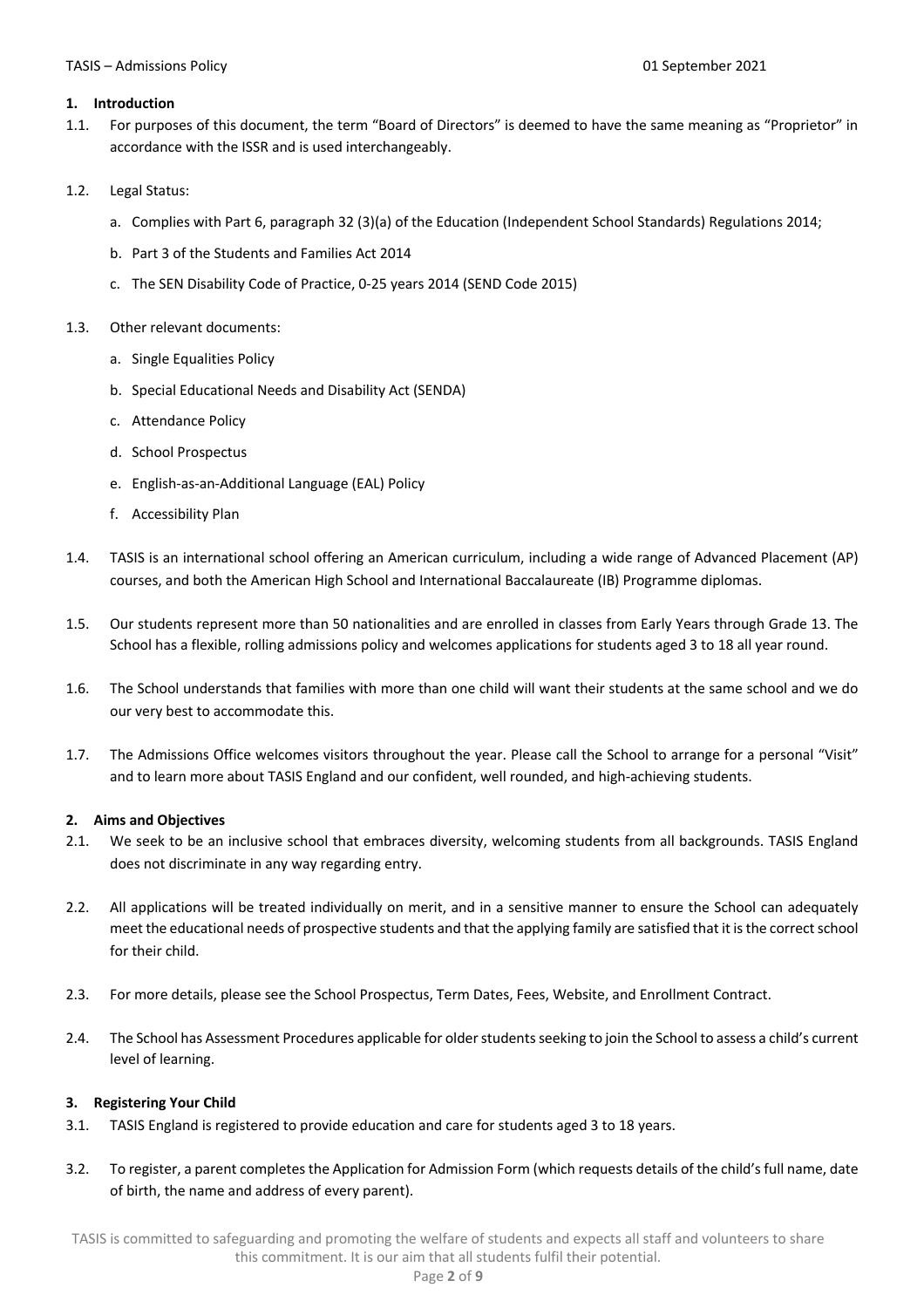- 3.3. A non-refundable application registration fee applies.
- 3.4. Forms are available on request or via the School website and should be returned to the Admissions Office. Once the full application process has been completed (as detailed in section 4), the child will then be either offered a place, declined a place, or placed on the waiting list for the desired entry date, and a letter to this effect is sent to the parents.
- 3.5. The School has an open Admissions Policy.
- 3.6. The School offers full-time places for students who reach their third birthday on or prior to the published first day of Semester 1 in the academic year of entry. The only further criteria for entry to the Early Years Department is that the child is toilet trained.
- 3.7. The School operates a sibling, past-student, and staff priority system, with all places from Early Years upwards offered on a "first-come, first-served" basis, using the School's Application Form, until the grade level is full.

# **4. Steps to Register**

- 4.1. Step 1: Please complete and sign the Application Form
	- a. Parents or guardians will also be asked to provide the School with any further information which they feel will enable us to take that best possible care of their students.
- 4.2. Step 2: Please send a photograph of the child with their Application Form
- 4.3. Step 3: If your child has any of the following please attach them to the application
	- a. A complete official transcript of the applicant's school records for the last 3 years. These should be sent by airmail directly from the school to the TASIS England Admissions Office or submitted electronically.
	- b. Current standardized testing results (ERB, IOWA, TAKS, SSAT, PSAT, etc.).
	- c. If your child is joining Upper School as a non-native English speaker (EAL/ESL), the score from an English test taken within the last three months, such as a TOEFL or IELTS score, must be provided. Alternatively, TASIS England can arrange for an English test such as the Oxford Online Placement Test to be sent to a trusted adult for administration. This may also be requested for students joining the higher years of Middle School.
	- d. A copy of the details page in your child's passport.
	- e. Any copies of psycho-educational evaluations and Independent Educational Plans.
- 4.4. Step 4: Complete and attach the relevant questionnaire form
	- a. Complete and attach the parent questionnaire (Early Years and Kindergarten).
	- b. Ask your child to complete the Lower School student questionnaire (optional for Early Years and Kindergarten, required for Grades 1-5).
	- c. Ask your child to complete the Middle/Upper student questionnaire (Grades 6-13).
- 4.5. Step 5: Ask your child's main class teacher/s to complete the teacher recommendation form(s)
	- a. Early Years and Kindergarten: Ask your child's main class teacher to complete the Early Childhood Teacher Recommendation Form. The Head of School or counselor must also submit a recommendation form.
	- b. Grades 1-5: Ask your child's main class teacher to complete the teacher recommendation form (Grades 1-5). The Head of School or Counselor must also submit a recommendation form.
	- c. Grades 6-12: Ask three separate teachers to complete recommendation forms.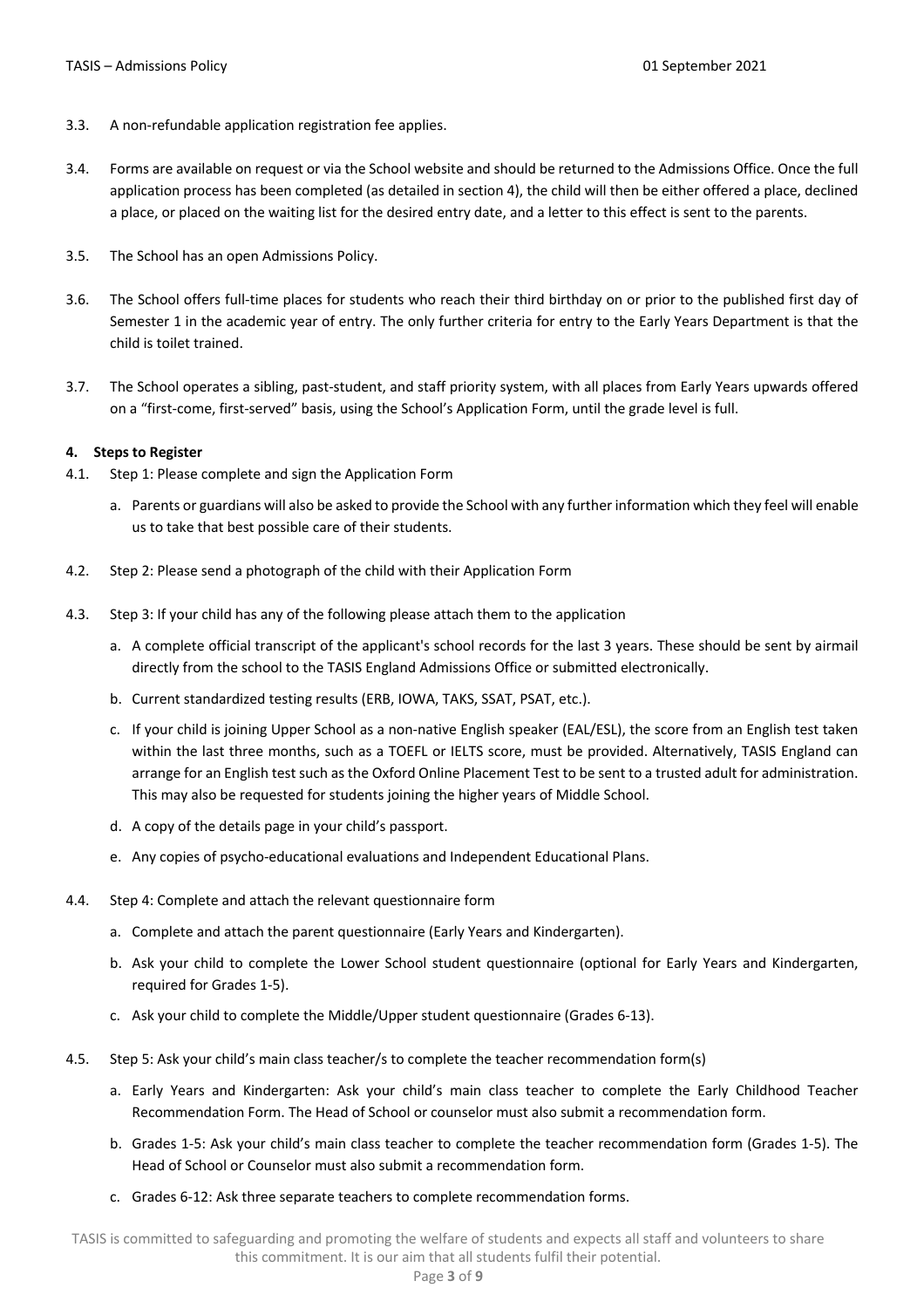- The English teacher, mathematics teacher, and the counselor or Head of School should complete one teacher recommendation form each.
- If your child is non-native English speaking, their English/EAL teacher should complete the English/EAL teacher recommendation form.
- If your child has attended a boarding program and is looking to board at TASIS England, the dorm resident or house parent should be one of the three teachers who complete the general recommendation form.
- 4.6. Step 6: Please submit your application electronically or send to our Admissions Office.
	- a. We look forward to receiving the full application, which will be reviewed by our Admissions Committee within one to two weeks of receipt of the completed application and relevant forms. A place will be offered based on the Admissions Committee's assessment of ability to successfully achieve our academic requirements on a continued basis, availability, and in accordance with the Code of Practice for Schools, Disability Discrimination Act 1995 Part 4 and Schedule 10 of the Equality Act 2010.
	- b. Specific programs of study at TASIS England, such as Advanced Placement and International Baccalaureate classes, may require particular prerequisites for admissions. For the International Baccalaureate, while every application is considered individually, prerequisites for entry to the program normally include a "B" average in previous and current courses of study, as well as specific requirements for particular IB courses. For non-native English speakers, the following English language levels are possible prerequisites: Oxford online English test score at C1 or above; TOEFL score of 550 (computer-bases TOEFL score of 213); or a score of 79-80 on the Internet-based TOEFL. In some cases, where a student's math, language, or science background prevents participation in the program, TASIS may recommend that the student enroll in a post-graduate year in order to complete the IB Diploma in Grades 12 and 13. Given the differences between IB courses of study it is not always possible for a student to transfer into the IB program after completing the first year elsewhere. Any students who are allowed to transfer must arrange for all internal assessment work to arrive at TASIS England by September 1.

# **5. American to British "Years of Schooling" Equivalences**

- 5.1. Students aged 3 to 5 going into Early Years through Kindergarten: this is equivalent to Nursery to Year 1 in the British system.
- 5.2. Students aged 6 to 11 going into Grades 1 to 5: this is equivalent to Years 2 to 6 in the British system.
- 5.3. Students aged 11 to 14 going into Grades 5 to 8: this is equivalent to Years 6 to 9 in the British system.
- 5.4. Students aged 14 to 18 going into Grades 9 to 12: this is equivalent to Years 10 to 13 in the British system.

# 6. **Typical Ages per Grade**

- 6.1. TASIS England recognizes that students may come from different educational systems or countries, and various schools apply different age "cut-off" dates to enter into a grade. TASIS typically uses a child's age on September 1 as the first point of consideration when assigning grade placement.
- 6.2. Full-time Early Years places are offered only to children who are toilet-trained and have reached their third birthday on or prior to the published first day of Semester 1 in the academic year of entry.
- 6.3. In addition to age and maturity, grade placement at TASIS England can also be influenced by several factors, including: a. academic and social-developmental considerations;
	- b. the students' previous grade level and prior academic performance;
	- c. standardized testing and/or psycho-educational testing.
- 6.4. Applicants with a birthday outside the typical age range will need additional evaluation to determine the most appropriate grade placement.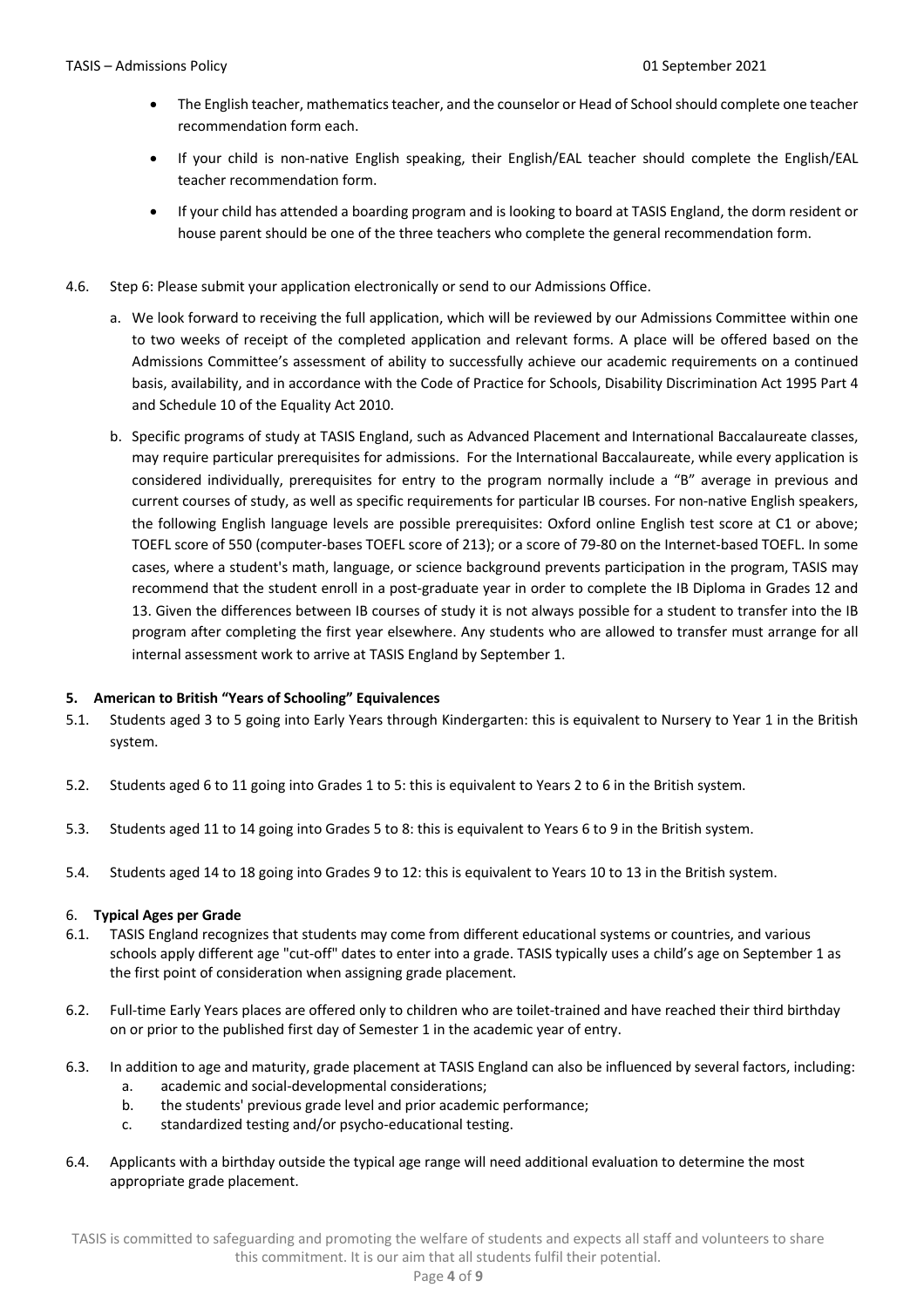#### TASIS – Admissions Policy 01 September 2021

- 6.5. TASIS England will place a child in an age-appropriate grade as long as the School is confident that the student will be successful academically and socially, particularly that the applicant can manage the coursework expectations and academic rigor in that year group.
- 6.6. If an exception is made, the School's Designated Safeguarding Lead and the Head of Boarding (if appropriate) will be made aware of any student whose birthday falls outside the typical age range.
- 6.7. Final grade placement will be determined by the TASIS England Admission Committee.

#### **7. Learning Differences**

- 7.1. TASIS England does not discriminate in any way regarding entry. We welcome students with Learning Differences, providing that, with our Learning Resource Department, we can offer them the support that they require. TASIS does not offer a full continuum of special education programs.
- 7.2. Where a student who is deemed to have Learning Differences joins TASIS, the School will always consult with parents to ensure, as far as is practicable, that the required curriculum is provided.
- 7.3. We advise parents of children with any diagnosed or non-diagnosed Learning Differences, including physical disabilities, to discuss their child's requirements with the School before he or she visits the School so that we can determine if adequate provision is available.
- 7.4. The School can make reasonable adjustments in accordance with the Accessibility Plan to meet additional requirements of students where possible.
- 7.5. The School has limited facilities for students with Learning Differences but will do all that is reasonable to comply with its legal and moral responsibilities in order to accommodate the needs of applicants who have Learning Differences for which, with reasonable adjustments, the School can cater.
- 7.6. TASIS has a Learning Resource Center to provide additional academic, behavioral, and emotional support to students identified as having Learning Differences, in addition to that available in the classroom and elsewhere.
- 7.7. TASIS recognizes the importance of including students, parents and guardians, classroom teachers, special services staff, and administrators in a collaborative process for the delivery of services to students with Learning Differences.
- 7.8. TASIS provides a range of support services from Lower School through Upper School, which include:
	- a. initial assessment;
	- b. academic support and accommodations;
	- c. classroom guidance; and
	- d. individual counseling.
- 7.9. Admission is contingent upon a match between the student's and the family's needs and the level of services available. For that reason, the admission of any student is determined on a case-by-case basis using multiple sources of information such as school records, evaluations, and interviews with students, parents, and teachers.
- 7.10. It is very important that parents of students who have received additional services previously or who believe they may need additional support contact the Admissions Office as soon as possible. Failure to fully disclose information regarding a student's Learning Differences may jeopardize his or her current and future placement at TASIS.
- 7.11. Parents should provide a copy of any Educational Psychologist's report or a medical report to support the request for additional support, for example, extra time during tests or other special arrangements.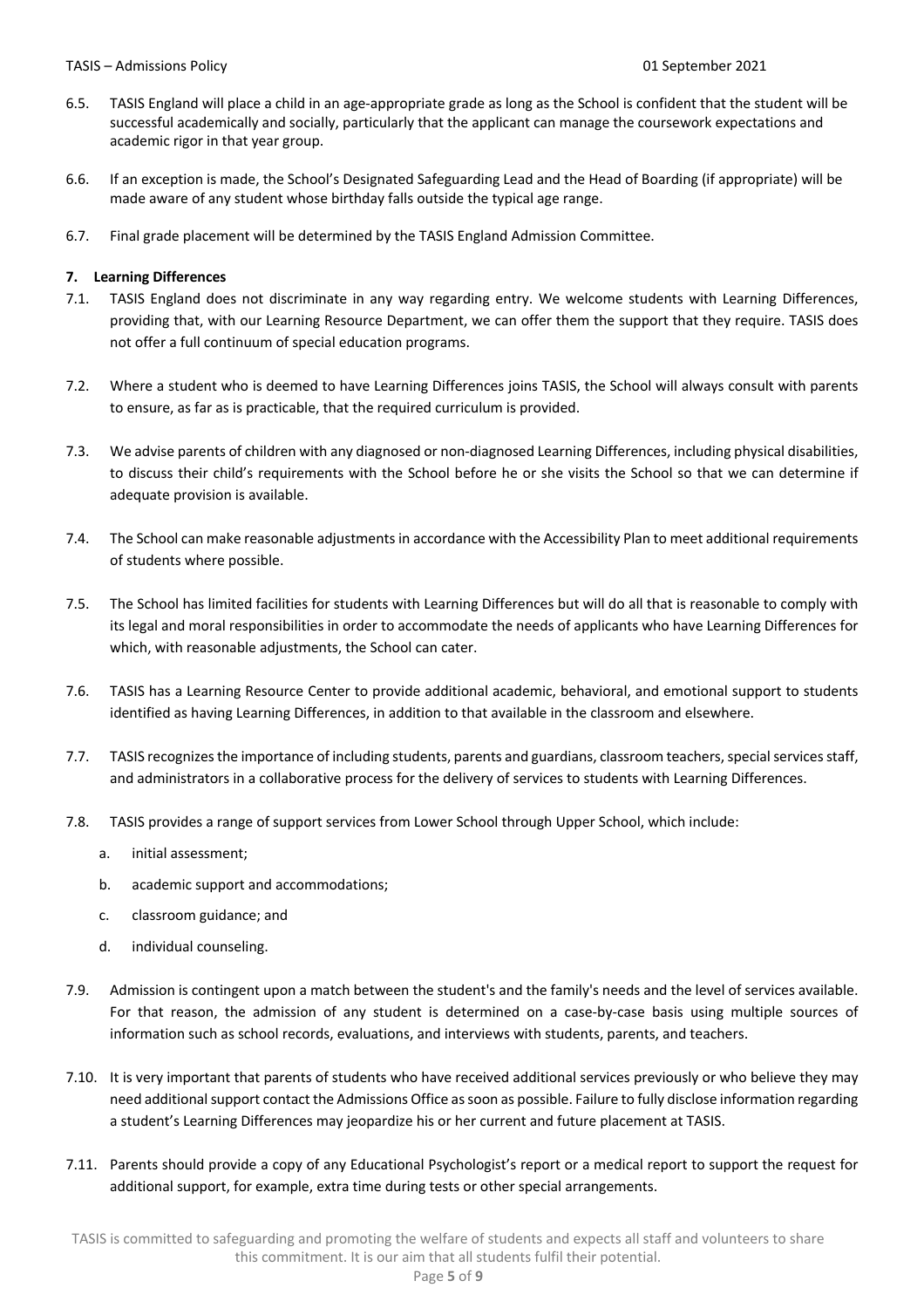7.12. Specific information relating to a child with Learning Differences will be considered by the administrators and Learning Resource personnel who make determinations about admissions.

# **8. English-as-an-Additional Language**

- 8.1. The School will make provision for students who have English-as-an-Additional Language (EAL) in the assessment procedure.
- 8.2. The School does not regard students as having a "learning difficulty" solely because the "language or medium of communication of the home is different from the language in which he or she is or will be taught" (Education Act 1996, Section 312(1), (2) and (3)).
- 8.3. Students who have EAL will be provided with appropriate support for their language needs. Students will be assessed in order to gauge the level of support required to ensure equal access to the curriculum along with other aspects of life at the School.
- 8.4. Our School has a specific policy and procedures for students requiring English-as-an-Additional Language (EAL). Please see our EAL and Language Policy and associated handbooks for Lower, Middle, and Upper School.

# **9. Settling In**

- 9.1. We understand that changing school, home, relocating to the UK, or all three, can be both exciting and challenging for students and parents alike.
- 9.2. We work with each TASIS England family to provide a warm welcome, with plenty of support to help you and your child to find your feet. This includes help and advice with the practicalities of transition, including moving to England, as well as supporting you with the social side of settling in.
- 9.3. Our active TASIS England parents' groups are invaluable school assets. They work hard throughout the year organizing events and providing advice and information to ensure your whole family feels like they belong at TASIS England.

# **10. Re-Enrollment Policy**

- 10.1. Re-enrollment for the following year is not automatic. In February, families will receive a re-invitation letter indicating the likely status of their child's enrollment for the following year. Subject to enrollment status, all returning students are required to complete online re-enrollment and submit the deposit by April 1 to re-enroll at TASIS England for the following academic year.
- 10.2. TASIS England reserves the right to rescind an offer of re-enrollment for academic and/or disciplinary reasons. If TASIS feels that it can no longer meet the needs of the child or the family, it will give advance notice of the possibility of nonrenewal of contract.
- 10.3. TASIS England completes a re-enrollment process every year. Re-invitation letters are sent to all eligible students every February. All returning students are required, subject to re-invitation status, to complete online re-enrollment, and to lodge a deposit by April 1 to re-enroll at TASIS England for the following academic year. If students do not intend to return for the following academic year, they must complete the withdrawal process either online or on paper, notifying the admissions office of the reason for withdrawal, future school information, and appropriate contact information.

# **11. Enrollment Deposits and Fees**

- 11.1. The enrollment deposit will be applied as follows:
	- a. For day students, the deposit will be applied towards the second semester tuition.
	- b. For boarding students, the deposit will be held in credit by the School, rolled over for subsequent years, or refunded at the end of the final year, less any additional expenses accrued by the student.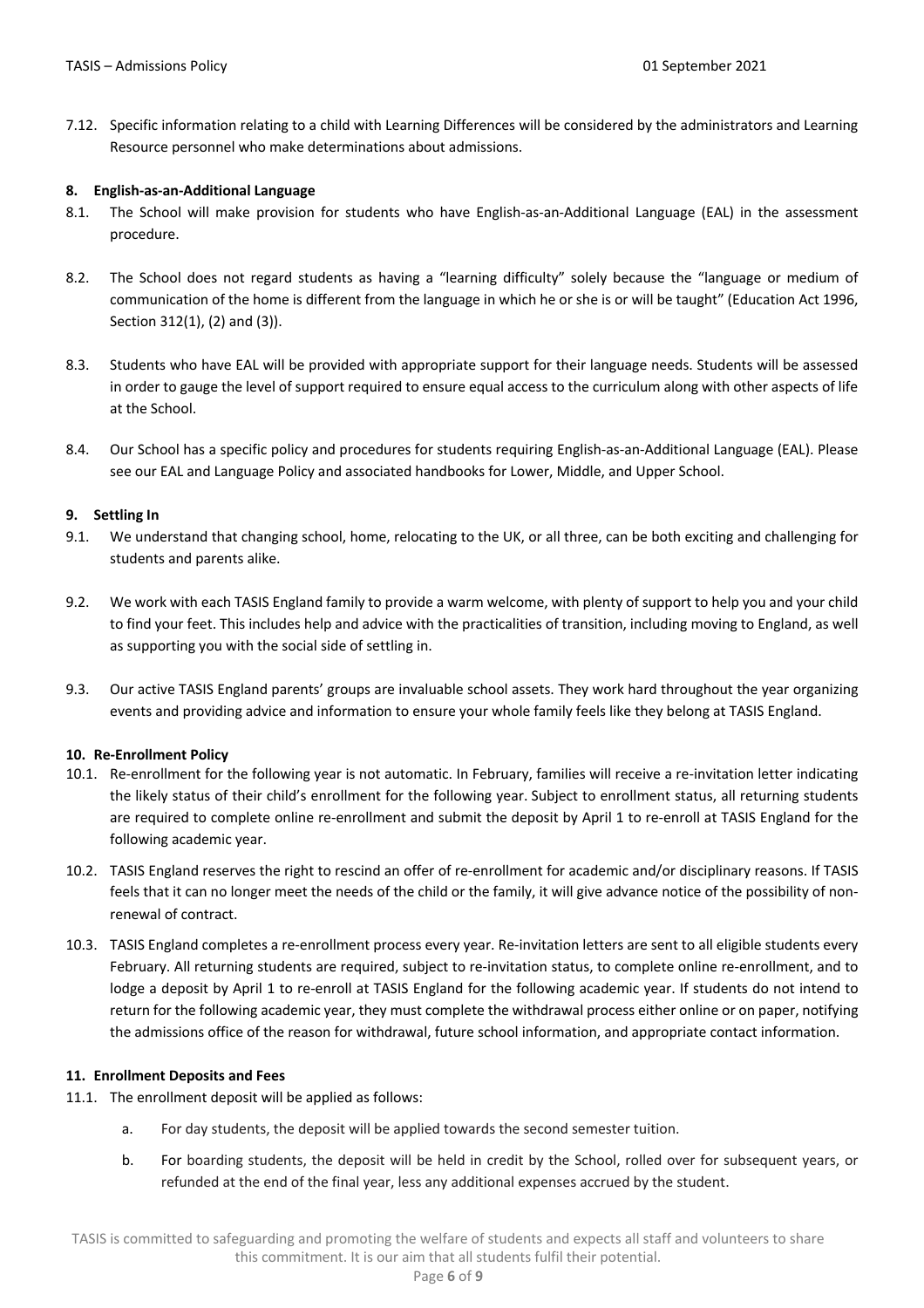- c. If the student fails to start or is withdrawn from school, the deposit will be retained by the School.
- 11.2. Once enrollment or re-enrollment has been confirmed, the entire year's required fees are due for payment as specified on the tuition fee schedule.
- 11.3. There is no reduction or refund for absence, withdrawal, or dismissal, except in accordance with our Cancellation Rules and/or the withdrawal conditions found in Sections 14 and 15 below.
- 11.4. A student will not be permitted to attend classes if school fees and expenses remain outstanding.

#### **12. Boarding Students - Unavoidable Delays in Arrival**

- 12.1. Our curriculum is designed for person-to-person learning. In limited circumstances, Hybrid Learning (i.e., online access to classes) can be made available to students however it is not a replacement for being in class. We encourage families to ensure students arrive in time for the start of school but recognize that there may be times when a delay is unavoidable.
- 12.2. Once a student is accepted, families require a Confirmation of Acceptance for Studies (CAS) to apply for a student visa. TASIS England will issue a CAS when a family completes the following enrollment process:
	- a. Sign and submit the enrollment contract with the required enrollment deposit.
	- b. Pay the required tuition.
	- c. Provide translations of transcripts and other school reports, birth certificates, and any other documentation that is not in English.
- 12.3. Once TASIS England issues the CAS, a student is considered to be "matriculated." At this point, the Academic Office will register the student for classes.
- 12.4. If a matriculated student is **unavoidably** delayed in arriving at TASIS England (e.g., when there is a delay in the visa application process), they will be eligible for Hybrid Learning and must contact the Upper School office by emailing attendance@tasisengland.org to request access.
- 12.5. Our Hybrid Learning Program is designed to provide access to learning for those students and families who face emergency situations beyond their control. Many of these emergency situations will be related to the ongoing disruption caused by the COVID-19 virus. To access this program, parents and/or students must request permission in advance (whenever possible) from the Upper School office so that we can assist and ensure clear and timely communication with our teachers who will be offering this flexibility. Requests for Hybrid Learning will be considered by the Upper School administration under the following conditions:
	- a. COVID-related matters (isolation, illness, travel disruption, etc.)
	- b. Visa delays
	- c. Relocation to the UK
	- d. Extended long-term illness prohibiting the student from being on campus, supported by a medical certificate
- 12.6. Requests for Hybrid Learning will not be considered for short-term illness, sick days, medical appointments, or holidays outside of term time. For these non-emergency situations, a student can complete tasks and catch up with classwork through materials left on Google classroom.

#### **13. Visa Denials**

13.1.The majority of visa applications to study at TASIS England are approved in the first attempt. On rare occasions a visa has been denied because of missing or incorrect documentation in the application. To prevent a visa denial, it is important for the family to follow all directions provided by the UK Visas & Immigration (UKVI) website as well as specific information from the TASIS England Admission Office. If the student is denied a visa, the family will receive a letter stating the reason for the denial and will need to send a scan of the official letter from UKVI to the TASIS England Admission Office. The family must not try to apply again using the original Confirmation of Acceptance (CAS) as it will be automatically denied,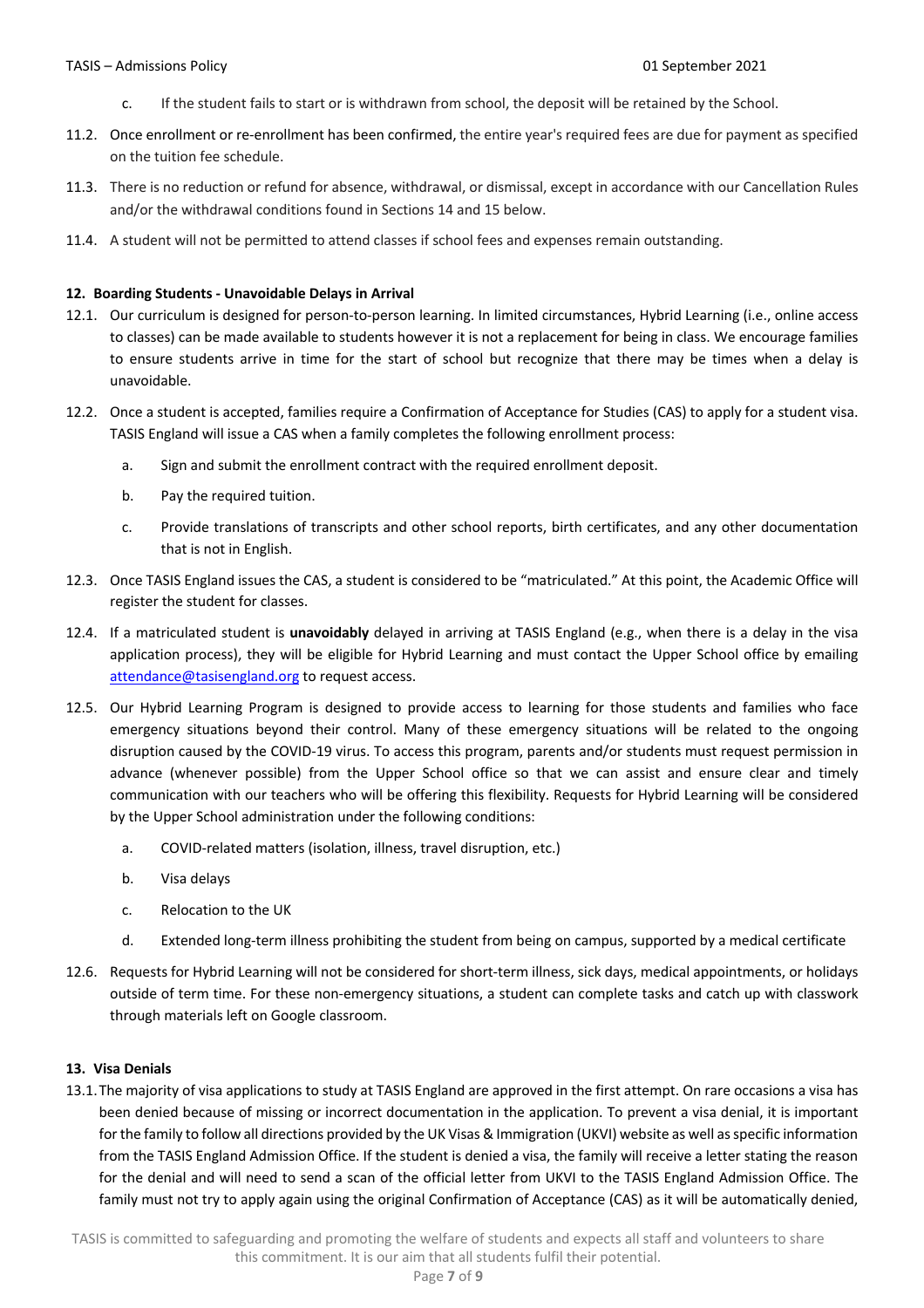so please ensure we are notified as soon as possible. TASIS England will help the family determine if it is possible to rectify the situation and issue a second CAS. Please note that TASIS England will issue a maximum of two CAS per student.

13.2.If, in the unlikely event that the visa is denied a second time, TASIS England will withdraw the student's enrollment and issue a refund of the tuition, less the non-refundable deposit.

# 14. **Cancellation Rules**

- 14.1. Enrollment may be cancelled prior to the start of school with no further contractual obligation to one another beyond the following:
	- a. If the contract is cancelled by completing the Admissions Withdrawal Form prior to June 1, the non-refundable deposit will be held but all additional tuition fees and payments will be refunded.
	- b. If the contract is cancelled by completing the Admissions Withdrawal Form on or after June 1, but before August 1, the non-refundable deposit will be held and the family will be obligated for 10 percent of the tuition referenced above.
	- c. If the contract is cancelled by completing the Admissions Withdrawal Form on or after August 1, all payments and deposits made to the School will be retained by TASIS England. In addition, the family shall be obligated for the full amount of tuition referenced above and any other fees or expenses that may be due and owing at the time of cancellation, subject to the withdrawal conditions found in Section 15 below.
	- d. If a student's initial enrollment is outside the traditional August start date:
		- If the contract is cancelled by completing the Admissions Withdrawal Form 60 days prior to the start date, the non-refundable deposit will be held but all additional tuition fees and payments will be refunded.
		- If the contract is cancelled less than 60 days from the start date, all payments and deposits made to the School will be retained by TASIS England. In addition, the family shall be obligated for the full amount of tuition referenced above and any other fees or expenses that may be due and owing at the time of cancellation, subject to the withdrawal conditions found in Section 15 below.

# **15. Withdrawal Policy and Procedure**

- 15.1. Once enrollment or re-enrollment has been confirmed, no refund or reimbursement of fees is payable in the event of subsequent withdrawal. However, a refund of a student's second semester fees will be available (other than for students who have been suspended, dismissed, or expelled) if:
	- a. A completed Withdrawal Form is received by the TASIS England Admissions Office no less than 60 days prior to the end of the first semester; and
	- b. TASIS England has accepted a replacement student to take the place of the withdrawing student in the same grade and program, and that the replacement student begins classes at the start of the second semester.
- 15.2. No reduction of fees will be granted in respect of a student's absence from school. No records, recommendations, or reports will be released until all financial obligations have been met.
- 15.3. This policy includes transfers to TASIS Switzerland during the academic year and any transfers from boarding to day status. The School will also retain the enrollment deposit if the student withdraws during the academic year.
- 15.4. Our withdrawal process is as below:
	- a. On withdrawal, a Withdrawal Form must be completed and returned to TASIS England Admissions Office, including details of child(ren)'s next school, parent contact details, authorization for the alumni office to remain in contact, and reason for withdrawal from TASIS. If the next school is not known, the Admissions Office will continue to contact the family until the new school details are provided.